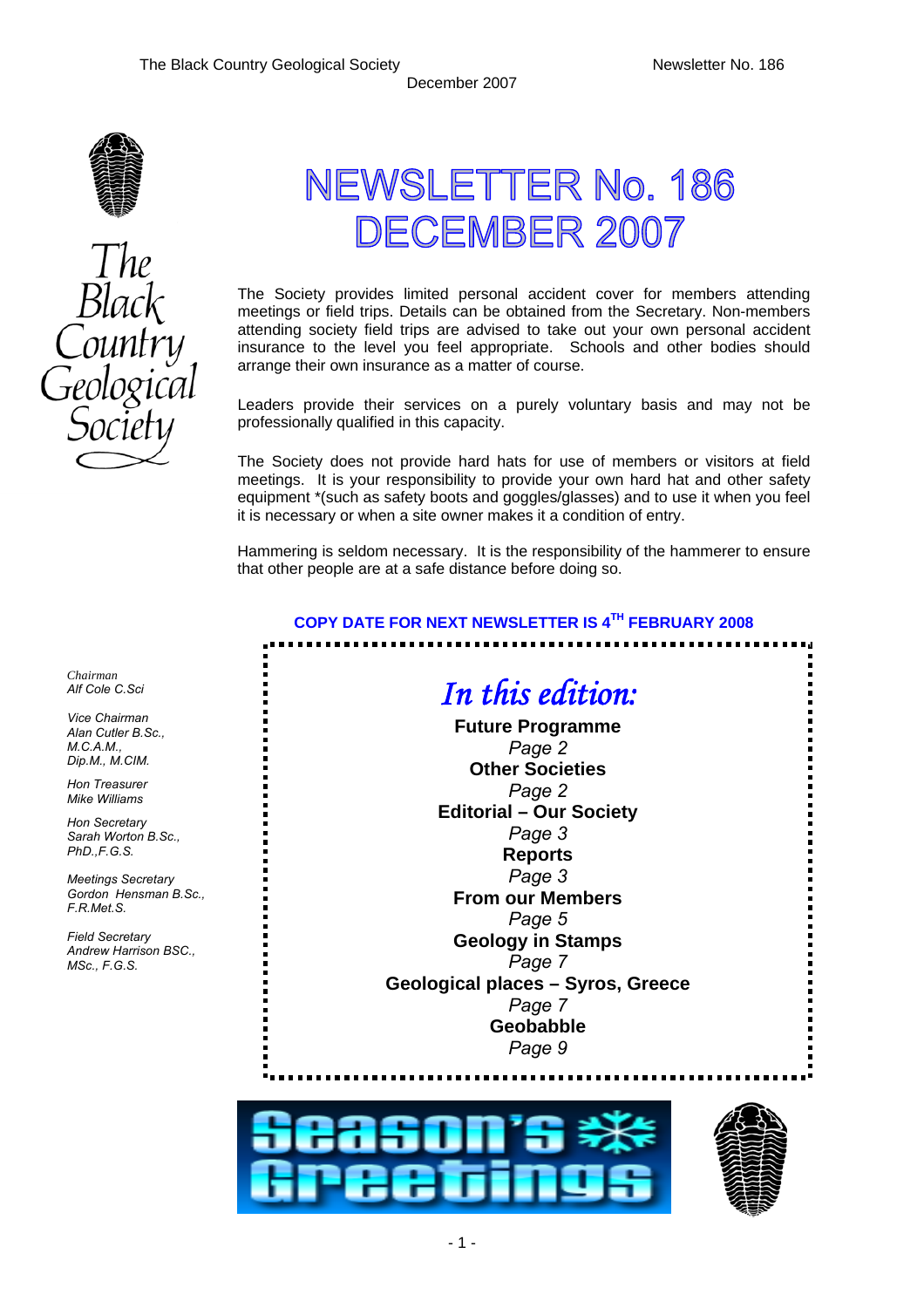## *FUTURE PROGRAMME*

## **Lecture meetings are held at Dudley Museum, St James's Road, Dudley. Phone (01384 815575) 7.30 for 8 o' clock start unless stated otherwise.**

## **MONDAY 28th JANUARY 2008 (***Indoor meeting***)**

**Joint meeting with the West Midlands Regional Group of the Geological Society** 

## **Where was the Devensian Ice Margin in the West Midlands?**

Speaker yet to be confirmed.

#### **FEBRUARY 2008 (***Field meeting***)**

We are planning a field day to Kinver, but unfortunately cannot give any details as yet. To follow in next Newsletter.

## **MONDAY 25th FEBRUARY 2008 (***Indoor meeting***)**

#### **Techniques and Practices in Geology**.

This will be an evening for all our members to brush up on their knowledge, or learn some of the basic techniques used in geology. However, to get it off the ground, we need to know if any members have an expertise that they could share with us all, please let us know. We hope that if this is successful, it will be followed by a field day in summer when "instruction" will be given in outdoor techniques.

## **SATURDAY 29TH MARCH 2008 (***Field meeting***)**

## **Joint trip with the North Staffs Geological Association to the Lapworth Museum, University of Birmingham**

Meet at the Museum at 10.30am. This date will confirmed or otherwise in the next Newsletter.

## **MONDAY 31st MARCH 2008 (***Indoor meeting***)**

## **ANNUAL GENERAL MEETING**

Further details of the Agenda, visiting speaker etc will be in the next Newsletter.

## **SATURDAY 19TH APRIL 2008 (***Field meeting***)**

**Field excursion to Hanter Hill. Leaders: Sue Hay and Geoff Steel.** 

Meet at 10.30am in the lay-by at Burlingjobb on the B4594 (SO251583).

This will be a circular walk up, around and down Hanter Hill. I estimate about 4 miles total distance much over quite rough moor land. Bring a packed lunch and drink.

Gordon Hensman and Andy Harrison

## *OTHER SOCIETIES*

## **NORTH STAFFORDSHIRE GROUP OF THE GEOLOGISTS' ASSOCIATION**

**Lectures: Diary Dates for 2008** 

**10 Jan 2008** - to be announced

**7 Feb 2008** - Speaker Dr Derek Siveter on Cambrian soft body fossils of Chengjiang, China and the flowering of early animal life.

**6 Mar 2008** - AGM and Chairman's Lecture with Elizabeth Hallam.

More details are available by following the links at [www.esci.keele.ac.uk/nsgga](http://www.esci.keele.ac.uk/nsgga)

#### **WEST MIDLANDS REGIONAL GROUP of the GEOLOGICAL SOCIETY**

**December 11th 2007** AGM followed by: Professor Rae Mackay, Birmingham University: 'Urban Groundwater and Applications'. Dome Lecture Theatre, Geology Department, Birmingham University; 6.30pm.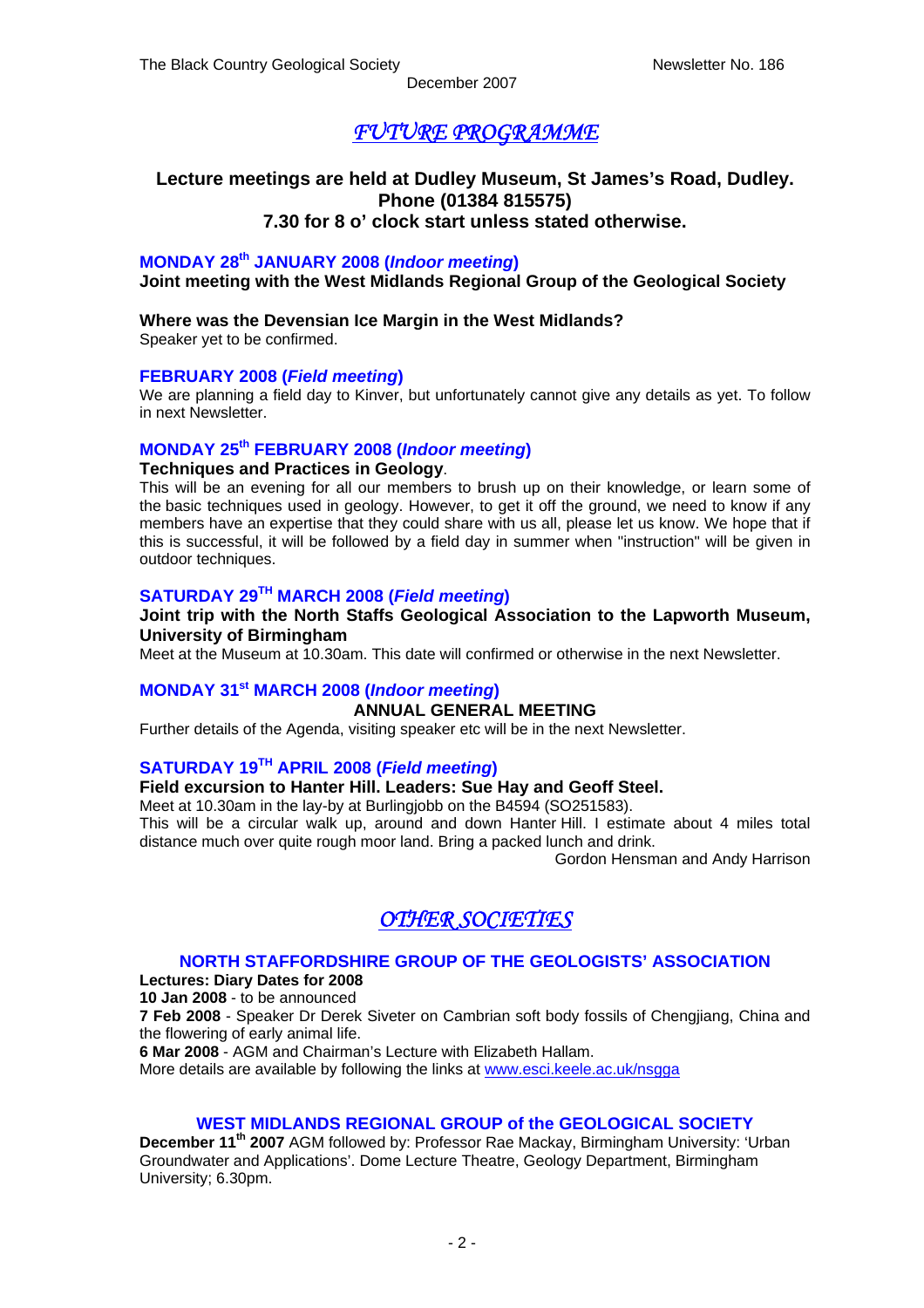#### **For further details please contact the Secretary, Adrian Jones, 0121 252 3100: [Adrian.jones18@firstengineering.co.uk](mailto:Adrian.jones18@firstengineering.co.uk)**

## *EDITORIAL*

I am not sure when you will be reading this, and whether the result of the Black Country Urban Park Lottery Bid has been announced or not. If it is before December 10<sup>th</sup> you still have time to vote. If it is after December 12<sup>th</sup> then you will know the result. All that needs to be said is that the proposed developments at the Wren's Nest are the most exciting and important plans for geological conservation that I can remember. It also is a suitable time to remember how our own society started in 1975. A small number of earth science enthusiasts, and they are still members, were alarmed at the rapidity that Black Country sites were being swallowed up, mostly for landfill. The first encounter concerned Powk Hill in Walsall, and an exposure remains intact because of pressure by this infant group. Our main purpose is geoconservation, and may it always be so.

Bill Groves

## *REPORTS*

## **Dudley Rock and Fossil Festival – evaluation summary**

Out thanks go to those members who helped with the society stall at this event. We are obviously not the 'main attraction' at this event but we have always been a main supporter of the development of geology in the Black Country. This weekend was particularly successful and I have received a copy of the official evaluation from by Dudley Metropolitan Borough; it is too long to print in full, but here is some interesting feedback taken from the report.

*"From Saturday 22nd – Sunday 23rd September 2007, Dudley Concert Hall and Dudley Museum and Art Gallery hosted the 'Dudley Rock and Fossil Festival' an event selling fossils, minerals, jewellery, gems, crystals and earth science books to the public. The 'Return of the Dinosaurs' exhibition within Dudley Museum was the theme for this years event and was enhanced by various children's activities available including dinosaur model making, fossil casting, trilobite racing and JAM (Juniors at Museums) club activities. The aim of the Rock & Fossil Festival was to celebrate the wonderful geological heritage we have here in Dudley and inspire people of all ages to engage in the fun and educational aspect of this popular event.* 

#### *Number of Visitors*

- *Approximately 7,000 people attended the event*
- *2,221 postcode and family data was captured from people attending Dudley Concert Hall*
- *69% of visitors came from the Black Country*
- *23% of visitors came from the Birmingham area*
- *8% of visitors came from outside the area*
- *13% of visitors were under the age of 5*
- *25% of visitors were between 5-10 years old*
- *6% of visitors were under 10-15 years old*

*Most of the people who had attended the event came to see the Dinosaur exhibitions, see the exhibitor fossil displays and undertake the various activities for children. The main thing people liked about the festival was the dinosaurs, the range of fossils and minerals, activities for children including the interaction with the knights in shining armour and generally everything about the event. Only a few people said they would have liked to have seen more dinosaurs, more exhibitors and for the venue to be less crowded.* 

*Out of 129 people interviewed by Heart of England Tourism, 84 people said they were extremely satisfied and 45 said they were satisfied with their visit to the Rock & Fossil Festival. All of those interviewed said they would return again to the next festival.* 

*Some of the comments from the public received about the Rock & Fossil Festival are: 'Very impressive'; 'Fossil interests are well covered and portrayed'* 

*Comments from the exhibitors were also positive, e.g.: 'Retain the status quo. Most criteria are covered. Other shows have suffered the fate of being too bead and jewel orientated. The Geological nature of this show is its forte'*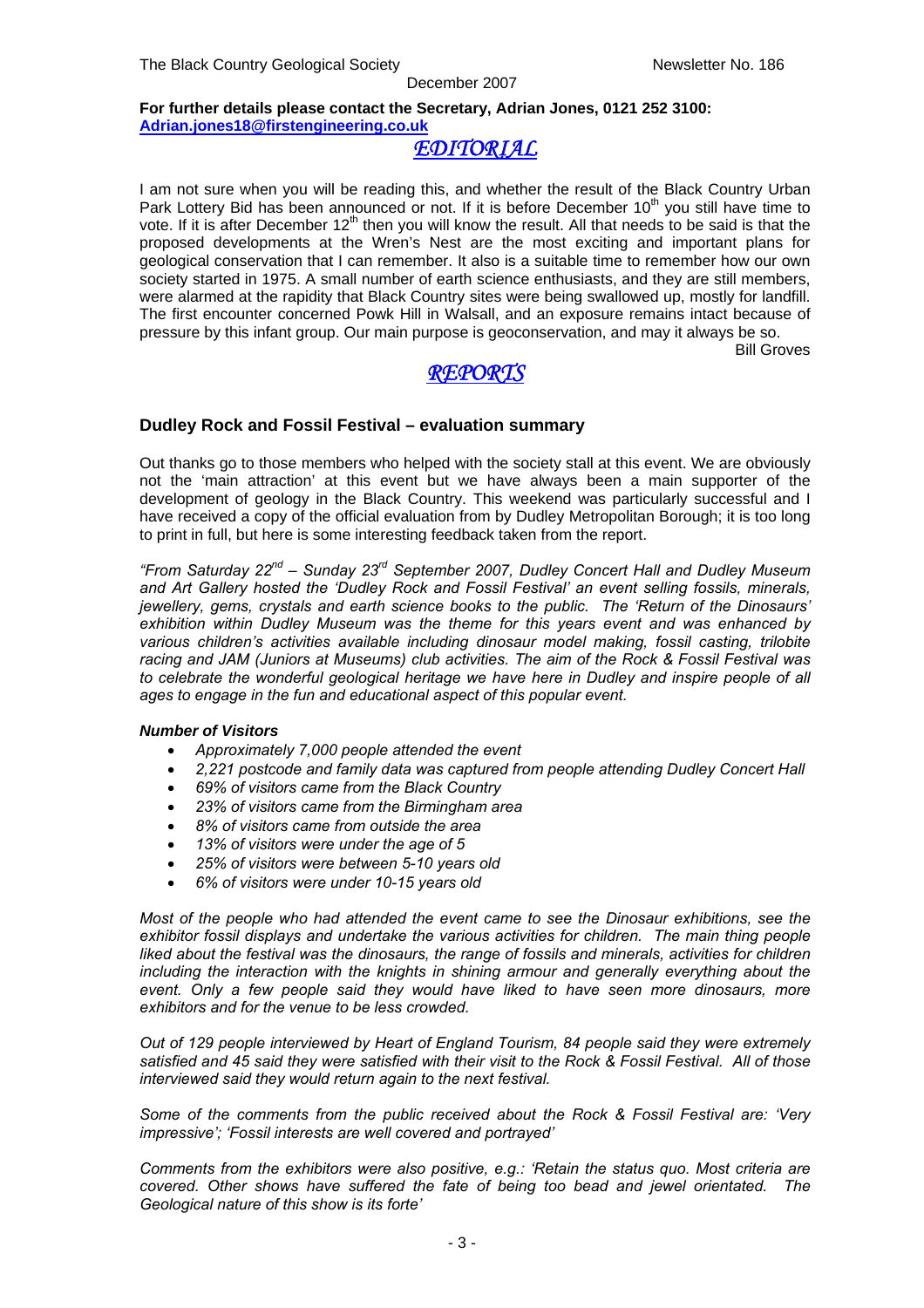*The comments show that visitors and exhibitors alike have had an enjoyable time, whilst providing an informative and educational experience. A good proportion of people to the event were repeat visitors from the previous year and this is indicative of a well organised and memorable event that people wish to return to visit in the future."* 

December 2007

Sarah Worton

## **Monday 29th October 2007: Spencer Mather: Caledonian Crystal Collecting**



We were treated to a fine display of minerals, which were passed around with enthusiasm, and a description of the locality Spencer had visited on the east coast of Scotland, in the area of Montrose, just north of the Firth of Tay. The rock is of Devonian age, the Lower Old Red Sandstone, consisting of fluviatile and lacustrine deposits forming in an area of volcanic activity. In amongst the sandstones there are andesite lava flows, and after deposition there was considerable activity of fluids rich in quartz, which when confining pressures are released will deposit agates and related minerals. Spencer showed us many excellent pictures. The first one on the left shows a typical purple andesite with vesicles (gas bubbles) which have been partially filled by amygdales of agate. The other photo shows veining with red Jasper, quartz stained by iron oxide. As Spencer explained, these minerals are all varieties of Chalcedony, cryptocrystalline or microscopic crystals, all silica  $(SiO<sub>2</sub>)$ . We saw the flesh coloured Carnelian, brown Sard and various forms of agate.

Spencer has a photographic memory when it comes to minerals and will tell you the exact chemical

formula of any type. He showed us some examples of Zeolites, low temperature hydrated minerals which occur very commonly in Basalts and Andesites. We passed round a piece of Epistilbite, which I think has a composition of  $N_aC_a$ <sub>2</sub>Al<sub>5</sub>Si<sub>13</sub>O<sub>36</sub>.14H<sub>2</sub>O, but Spencer will tell me if I am wrong. He closed the talk by showing pictures of a variety of things from the area, flowers, gravestones, the local museum, as Spencer told us, you should go into an area not just for the geology, take in the whole scene. This was a most enjoyable evening.

Bill Groves

## **Sunday October 28th 2007. Field Trip: Whitman's Hill Quarry led by Tom Richards (Hereford and Worcester Earth Heritage Trust)**

The quarry at Whitman's Hill sits overlooking the village of Storridge to the northwest of the Malvern Hills. Although the early history of the quarry is a mystery it has experienced a long operating life dating back to 1876. Originally worked by hand it yielded limestone for lime production which was used in agricultural, as limewash for houses and farm buildings, it was added to clay for the manufacture of 'daub' used with wattle and other uses included tanning hides and paper manufacture. By the 1960's the quarry was largely used generally for road aggregate, and contributed between 80,000 and 100,000 tonnes a year. The working life of the quarry ended in 1988 when the site had been worked as much as possible and because of problems with poor design, poor rock quality and groundwater.

In 1997 the lease of the quarry reverted back to the landlords, the trustees of the Madresfield Estate. In 2007 the Herefordshire and Worcestershire Earth Heritage Trust took out a ten year lease from the Mandresfield Estate to run the Whitman's Hill Geodiversity Discovery Venture. The venture is funded by the Aggregates Levy Sustainability Fund and involves research into geology, natural history, by the Woolhope Naturalists Field Club, and the local heritage, by the Cradley Heritage Group.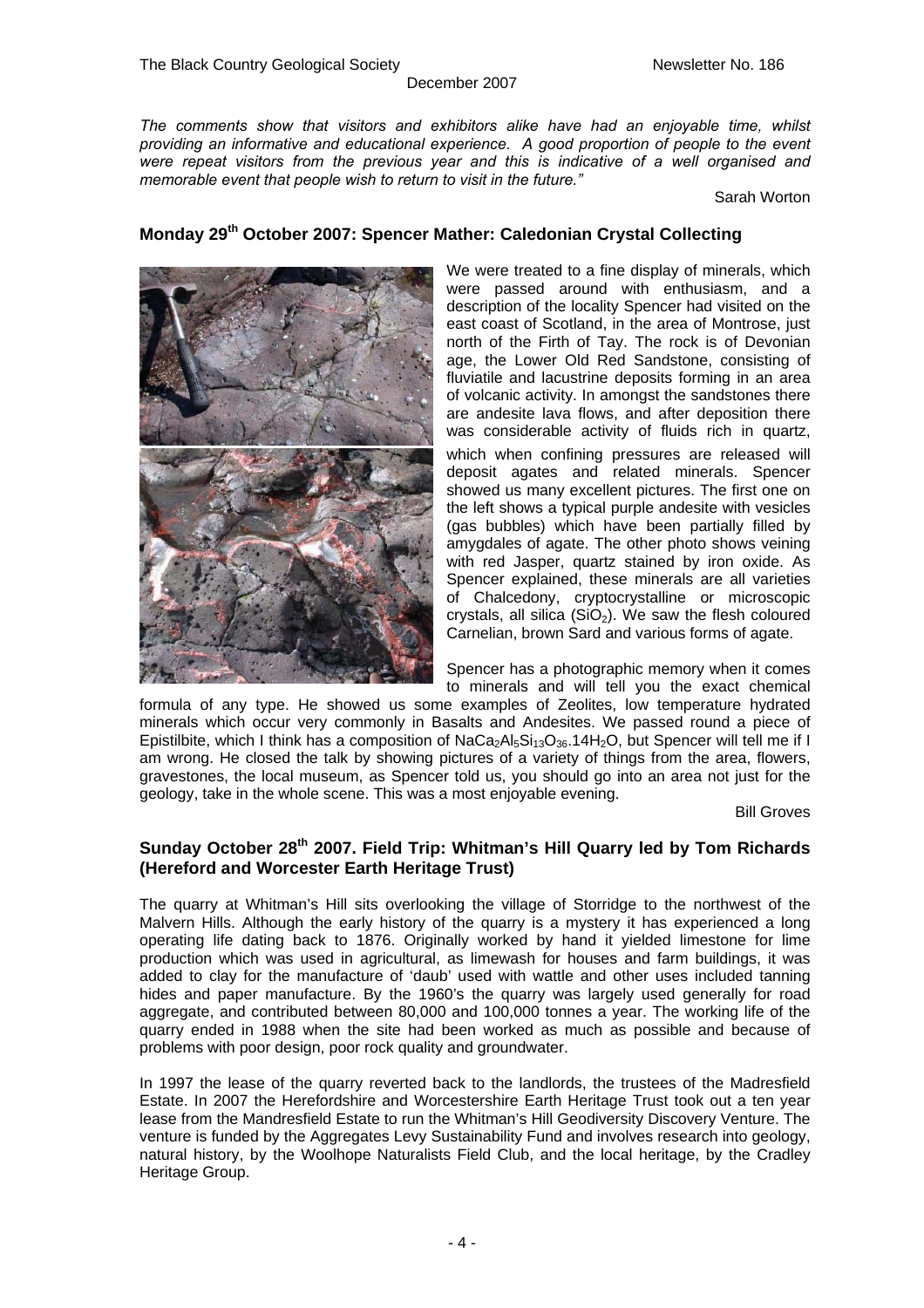The main aims were to make the quarry safe; to see what was present in the quarry and to establish it as an educational resource. It is now a RIGS site and in order to make it safe for visitors, such as school groups, the Trust had to construct safety bunds along disused ramps and around disused pools and clear vegetation from outcrops. Towards the quarry entrance piles of spoil have been placed to allow school groups to hunt for fossils which may also be found in the safety bunds and over the floor of the quarry. A resident pair of Peregrine Falcons occupies the main face of the quarry and consequently access is restricted during the nesting season so as not to disturb them.

Sunday morning started cloudy and drizzly when 11 of us met Tom Richards in the car park of Storridge village hall shortly after 10:30 am. After a short walk up the old quarry access road we stopped outside the quarry entrance for a short introduction into the site history and conservation. The sun appeared as we ventured inside and started a very slow descent whilst hunting for fossils into the quarry bottom.

So what's so special about the Whitman's Hill Quarry? There are many similarities to our very own Wren's Nest and the quarry comprises Silurian Wenlock Series strata which includes the Coalbrookdale Formation overlain by a thick unit of the Much Wenlock Limestone Formation. In beds not dissimilar looking to the Nodular Member, of Wren's Nest, up to 11 bands of bentonite have been recorded with associated death assemblages and dated to around 425 million years using apatite and zircon crystals. Unfortunately difficult access to exposures and the unknown original location of the spoil in the quarry has meant that the different members of the Much Wenlock Limestone Formation have yet to be properly identified. Similar fossil assemblages to the Wren's Nest have been found within the Coalbrookdale Formation and Much Wenlock Limestone Formation. These include brachiopods (*Atrypa*, *Gypidula* and *Leptaena*), calcareous algae, crinoids, bivalves, orthocone nautiloids, gastropods, trilobites (including *C. Blumenbachi*), corals, bryozoans and the occasional patch reef.

A small exercise Tom set some of us was to distinguish the boundary between the Coalbrookdale Formation and Much Wenlock Limestone Formation. This is not obvious since the boundary appears somewhat erratic and it is questionable whether or not the first limestone band or coral marks the start of the Wenlock Limestone.

The Coalbrookdale Formation represents the oldest strata within the Whitman's Hill Quarry which were deposited by sediment laden rivers flowing from the east. A later, quieter period allowed for the growth of bioherms and their associated explosion of living organisms which suffered from the occasional devastating volcanic eruption and produced the limestone of the overlying younger Much Wenlock Limestone Formation strata.

Whitman's Hill Quarry is situated between a Wenlock Edge type location, to the west, and Wren's Nest type location, to the east. It is likely that this site represents an 'in between' position on the same continental shelf with the same environmental setting of a relatively shallow tropical sea but further in towards land than the Wenlock Edge.

Around 16:00 we made our way to the carpark with the sun still shining. I would like to thank Tom for an extremely insightful and enjoyable visit to this interesting site. For members who are interested Tom has suggested making this an annual trip which will probably take place in October 2008.

Andy Harrison

## *FROM OUR MEMBERS*

## **Hutton again**

Hutton found a large number of unconformities, and I am indebted to *Peter Twigg* for sending me the description of this one at Jedburgh in Scotland. Peter writes:

*"Further to Sarah's note about the famous Hutton's Unconformity at Siccar Point and on Arran, some readers may not be aware that there is another lesser known, albeit less spectacular* 

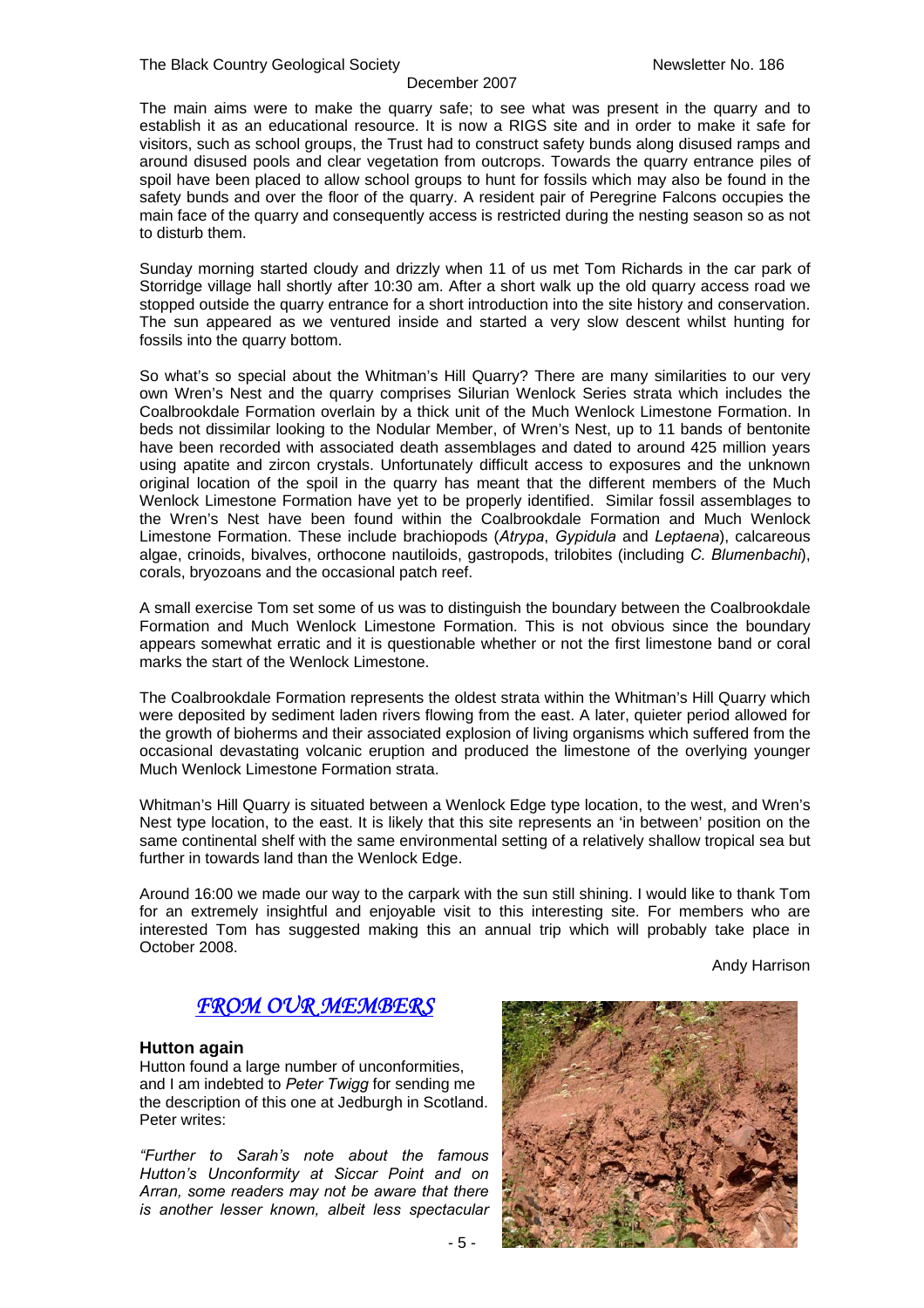*location in the banks of the River Jed, just south of Jedburgh. This in fact is located in the garden of Inchbonny House on the A68 but when my wife and I were in Jedburgh in 2003 the local* 



*information bureau in the town arranged with the owner of the cottage for us to view* it. *He kindly* showed us round and said they were *planning to make a public access from the road. The site was very much overgrown but as the figure (taken from the internet) shows it has been cleared. This photograph is dated 2003 and so the clearance must have taken place shortly after our visit. The drawing is by John Clerk, who accompanied Hutton in 1787, shortly after their visit to Arran and a year before they discovered Siccar point.*

*The upper photograph shows the detail of the deposits, including the intermediate breccia layer.* 

*Last year a monument to Hutton, depicting an unconformity (with considerable artistic licence) was built in Jedburgh".* 

*Peter Twigg* 

## **From Kate Eiloart, an Assistant Geochemist at the URS Corporation Ltd**

I am currently undertaking a three-month placement under the USGS Volunteer Scheme, at the Hawaiian Volcano Observatory on the Big Island of Hawaii. My qualifications in both geology and geochemistry made me a good candidate for the role as 'Assistant Gas Geochemist'. The Observatory is responsible for monitoring and documenting changes on the Big Island as a whole, but especially the two active volcanoes – Mauna Loa and Kilauea.

Mauna Loa, although not having shown effusive activity since March 1984, is still the cause of many earthquakes, and scientists here believe it is only a matter of time before it erupts again. The, less dominant, but in no way less important volcano, Kilaeua, has shown near-constant activity for several years. Although current eruptions are not as spectacular as past ones, for example in an area known as Kilauea Iki (Little Kilauea) during December 1959 immense lava fountains erupted to heights of 1,900 feet, there is still plenty going on. Between 1983 and 1988 there was constant activity in the Pu`u `O`o-Kupaianaha area, which is located on the east rift zone of Kilauea, approximately 10km from the main caldera. Since July  $21<sup>st</sup>$  this year, lava has been constantly pouring from Pu`u `O`o, and was headed toward an inhabited area. However, on Wednesday  $21^{st}$  November, the lava over spilled the channel and appears to be making a new course down to the sea. This is where many people journeyed to in the last few years to view the massive explosions that occur when the 500°C lava hits the 25°C seawater.

My main responsibility is to monitor the plume of gases which stream constantly from not only the active Pu`u `O`o crater, but also the main caldera. Even though the caldera appears quiet, lurking 1km below it is the source of all the earthquakes and lava – the Hawaiian Hotspot. Evidence of this is seen as a constant plume of gases streaming from this area. By chance (and somewhat conveniently), the road that runs through the National Park provides excellent monitoring conditions of this plume, as the trade winds send the gases tangentially to the road, where they can be detected by a spectrometer mounted in a car. The spectrometer works by measuring the drop in UV light caused by the sulphur dioxide in the gas plume. In turn, this data is used to determine an effusion rate for the current eruption. At time of press, this was in the order of between 500,000 and 800,000  $m^3$  per day DRE (Dense Rock Equivalent).

My other responsibilities include sampling and analyzing gases emitted from summit caldera fumaroles, reducing data from the spectrometer measurements, and hiking out a couple of times a week to download data from instruments in the field. Weekends are holiday time! We have explored the whole island and also visited two other islands within the Hawaiian – Emperor Seamount Chain. It is fascinating to see the apparent differences caused by erosion and weathering to the older islands in the chain.

Kate Eiloart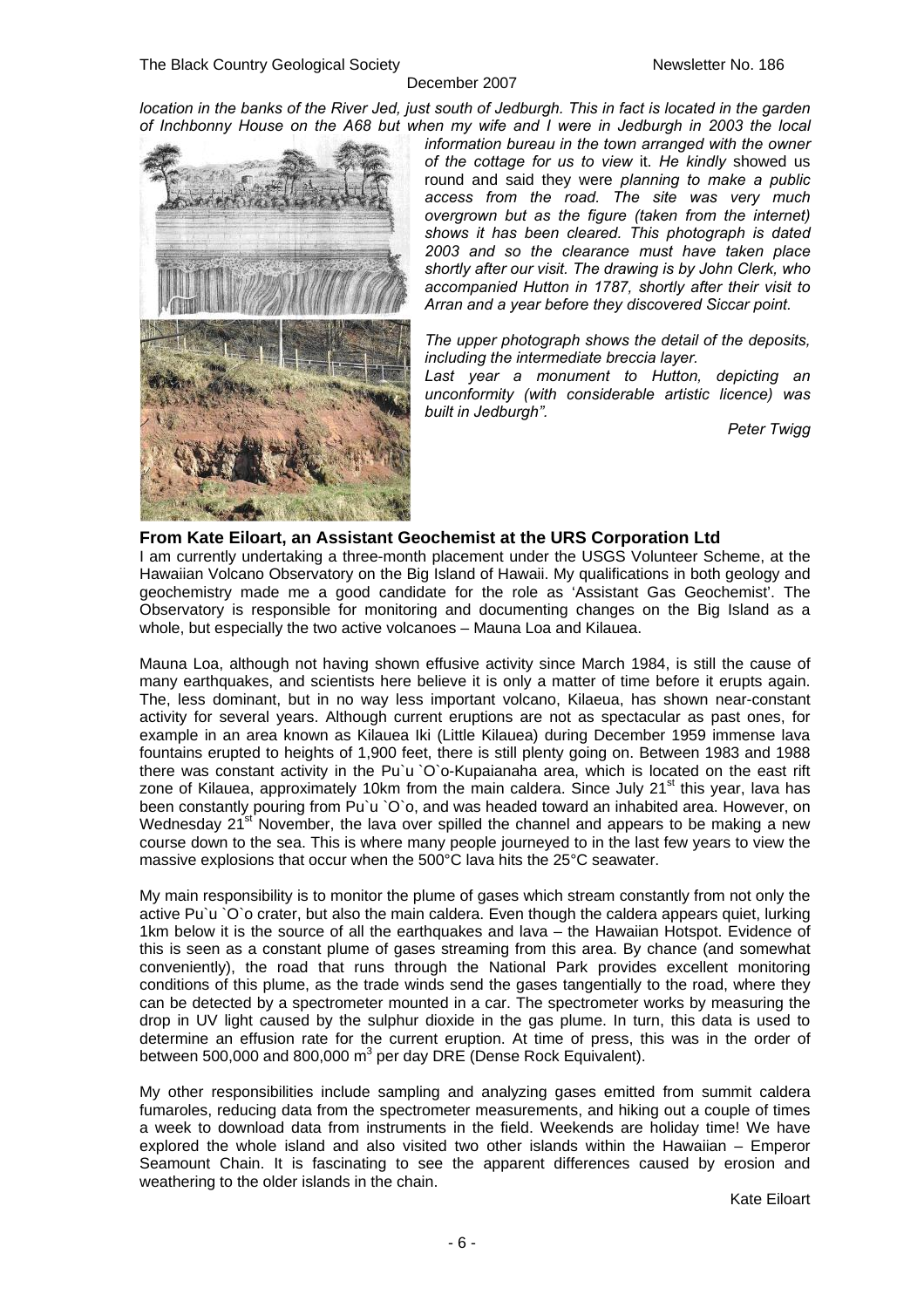#### **Sweet Geology**

You find illustrations of geology in all sorts of unexpected places, and *Joy Duckworth* has come up with a most unusual occurrence. Imagine having a coffee at a pavement café in old Vienna, and when your waiter brings it the sugar is in small bags, and you are given four:

December 2007



It may be difficult to make out from the illustrations but the series of bags  $$ twelve of them – is called "Mineralien in Osterreich" which does not take too much translation. They all come from a museum in<br>Vienna: "Sammlung "Sammlung **Naturchistorisches** Museum, Wien". The two minerals illustrated here are "Malachit" (Malachite –  $Cu<sub>2</sub>CO<sub>3</sub>(OH)<sub>2</sub>$  from Falkenstein in the Tirol, and "Zinnober" (Cinnabar – HgS), the main ore of Mercury from Vellacher Kotschina, Kärnten. An unusual and interesting collection.

Joy Duckworth

## *GEOLOGY IN STAMPS*



*Joy Duckworth* has come up with this edition's stamps, and they are a set of mineral illustrations from New Zealand. They are Nephrite (a variety of Jade); Agate; Iron Pyrites; Amethyst; Carnelian; Native Sulphur. The occurrence of Agate and Carnelian also nicely complements the report of Spencer Mather's talk above as these were two of the minerals he was talking about.

Bill Groves

*GEOLOGICAL PLACES* 

**David Miller** has sent me this from Switzerland where he is studying:

*"One of the best things (if not the best thing!) about studying geology is fieldtrips. Having just graduated from Bristol and being one of his numerous former A-Level students, Bill Groves collared me at the Dudley Rock & Fossil Fair and asked me to write a piece for the Newsletter. Of course I agreed, though it was much more difficult that I first thought. My piece is a short guide to the geology of northern Syros, Cyclades, Greece"* 

(For words in *bold italic,* refer to the glossary)

Of the northern islands of the Cyclades, Syros represents probably the finest examples of *blueschist* rocks any geologist is likely to see. The major part of the island is composed of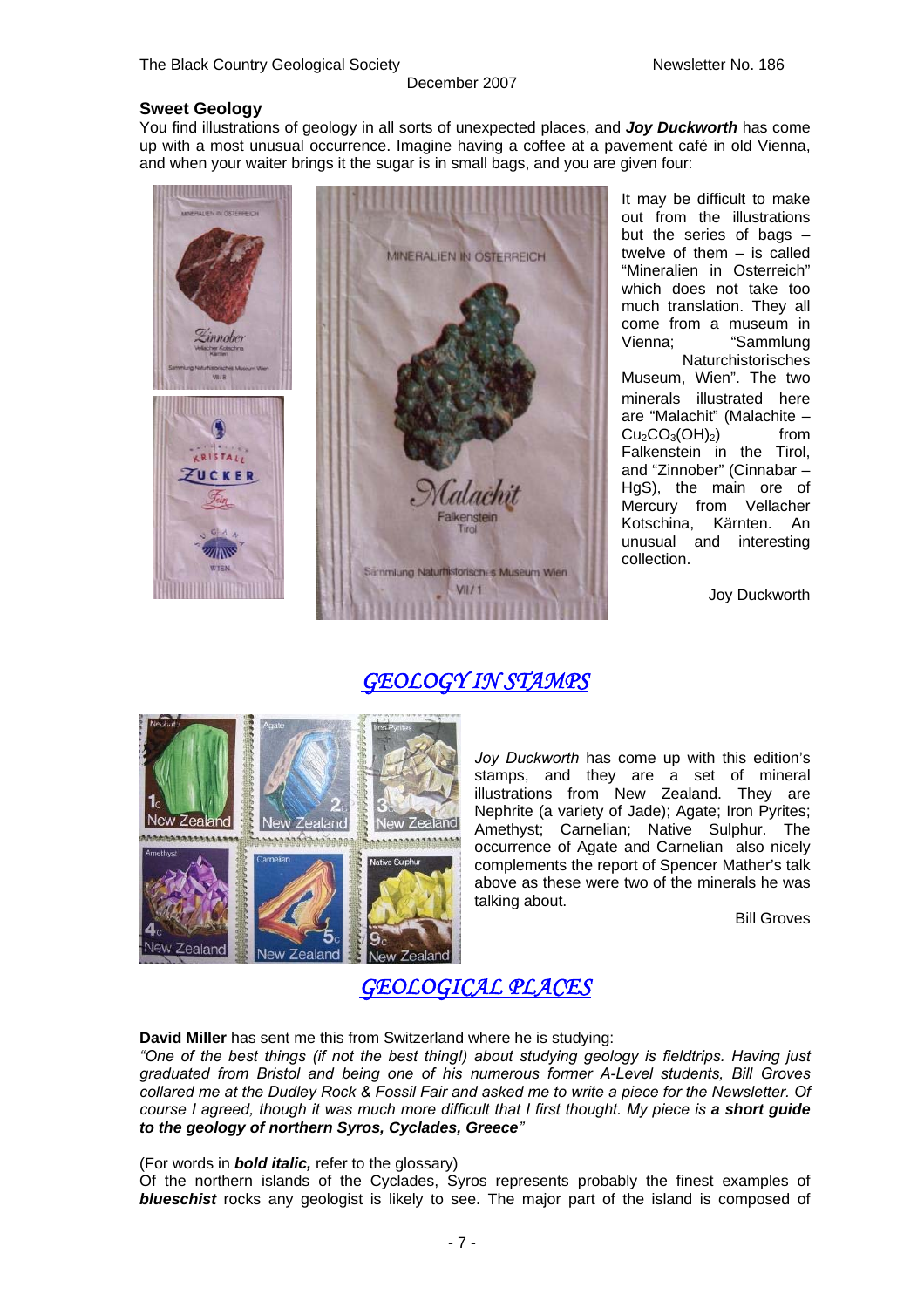interlayered schists and marbles dipping N to NE. However, around the northern section of the island, *mélange* formations are exposed composed of *eclogites*, metagabbros, *serpentinites, meta-plagiogranites*, metasediments and *glaucophane*-rich schists. These high-pressure, lowtemperature metamorphic formations preserve Eocene blueschist- to eclogite-facies mineralogy and are interpreted as subducted oceanic crust relating to the subduction of the African plate beneath Eurasia. Subduction is still continuing today, with the southern Cycladic islands forming the South Aegean Arc. The most active of these volcanic islands is the stunning caldera volcano of Santorini.

The most striking thing you notice when you first arrive in the north of the island is the number of dismembered eclogitic 'knockers' (you can probably guess what they look like…) dotted around the hillside. These house-sized boulders of metabasic rocks, interpreted as a dismembered **ophiolite** are surrounded by a serpentinite matrix. The high-pressure, low-temperature metamorphism has produced spectacular metabasic assemblages of glaucophane-*epidotephengite-garnet* (blueschist) and *omphacite*-garnet (eclogite). Not only are the rocks wonderfully pleasing to the eye, with the blue glaucophane, green epidote and omphacite, and deep-red garnet, but the crystals can be huge with garnets as big as your finger nail!

The rocks of northern Syros are formed in a subduction zone, where cold oceanic crust and sediments are dragged down fairly rapidly. The *prograde path* follows the characteristic blueschist path towards transitional eclogites with high pressures but only moderate temperatures. To allow the preservation of these incredible metamorphic rocks they must be brought back to the surface quickly with little *retrogressive metamorphism*.

## *GLOSSARY of TERMS*

- *BLUESCHIST a low temperature, high pressure regional metamorphic rock of basic composition containing the blue mineral GLAUCOPHANE. Often called GLAUCOPHANE SCHIST.*
- *MỂLANGE clastic blocks in a finer grained matrix.*
- *ECLOGITE a coarse, metamorphic rock consisting of red pyrope GARNET and green OMPHACITE without plagioclase.*
- *SERPENTENITES a group of rocks consisting of serpentinite minerals; Mg3Si2O5(OH)4*
- *META-PLAGIOGRANITES metamorphosed granites that are rich in plagioclase feldspar.*
- *GLAUCOPHANE a blue amphibole mineral Na2Mg3Al2Si8O22(OH)2*
- *OPHIOLITE a piece of the lithosphere put onto the continental crust during subduction, this process is known as OBDUCTION.*
- *EPIDOTE a green metamorphic mineral Ca(Al,Fe)Al2(SiO4)(SiO7)(O,OH)2*
- *PHENGITE- a form of muscovite (white) mica that is rich in silica compared to Al (3:1).*
- *GARNET a group of hard, cubic minerals common in metamorphic rocks.*
- *OMPHACITE a green pyroxene mineral found in eclogites (CaNa)(Mg,Fe,Al)Si2O6*
- *PROGRADE PATH the changes in temperatures and pressures experienced along the subduction zone path.*
- *RETROGRESSIVE METAMORPHISM metamorphism experienced after peak conditions are met and pressure-temperature conditions are reduced, essentially when high-grade metamorphic rocks are changed into lower grade ones.*

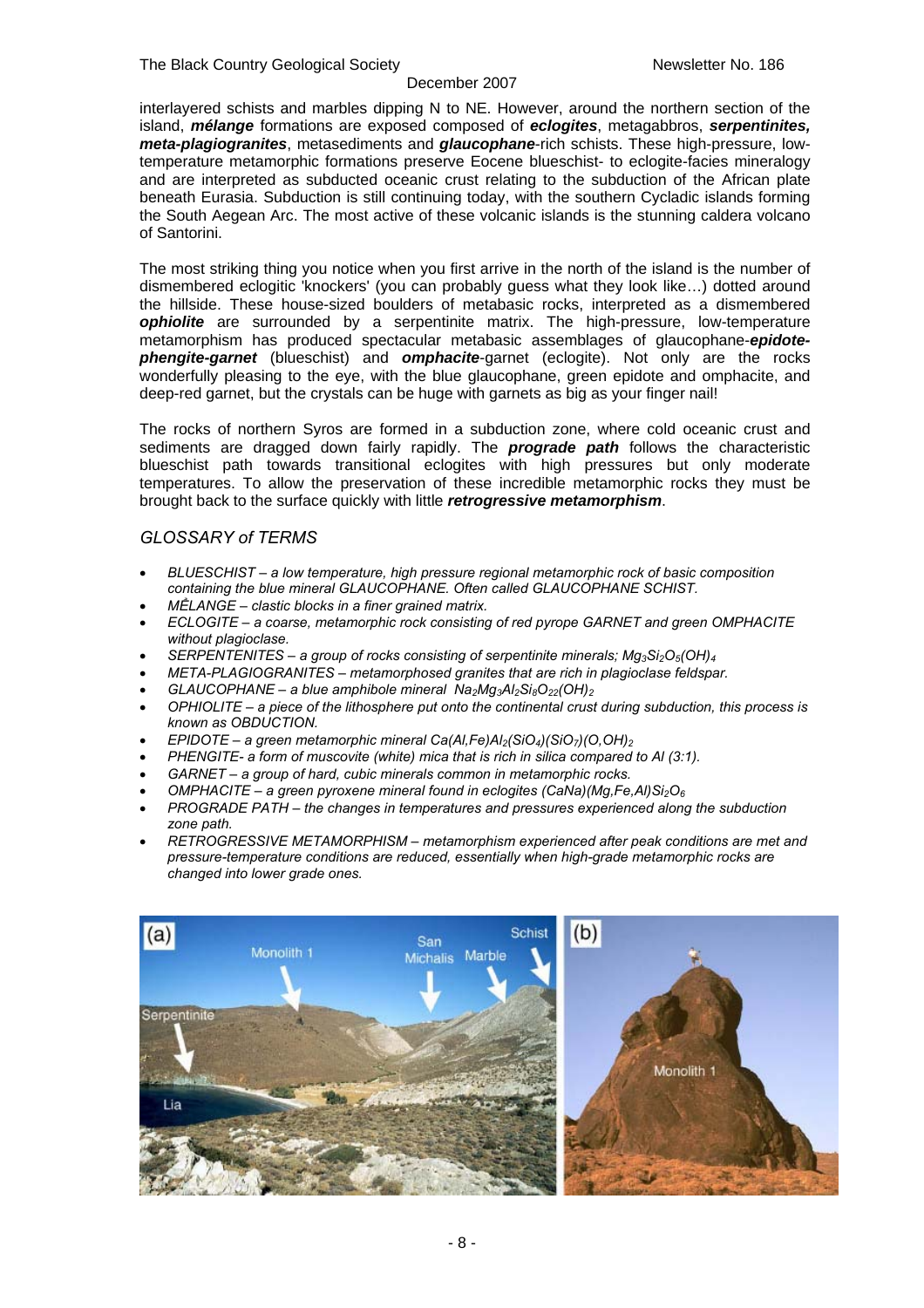#### The Black Country Geological Society Newsletter No. 186

#### December 2007

Opposite:- Field views of the northern part of Syros. (a) A View of Lia Bay (left); to the east (San Michalis), showing white marble and dark schists on the right, and the Kámbos mélange with serpentinite and eclogite blocks above the valley in the centre. The largest eclogite block in the centre is Monolith 1 (b) Monolith 1, a 20m tall High-Pressure block, composed of eclogite. 6 foot 7 inch geologist for scale! (From Horst Marschall's Dr.rer. nat. thesis)

David Miller

## *GEOBABBLE*



Those of you who have studied geology will know the feeling when spending hours at a petrological microscope looking at slide after slide as part of a study.<br>Imagine then the Imagine then the reaction of the geologist when a smiley face presented itself. This is exactly what happened to a researcher looking at a thin-section from the volcanic deposits on Santorini. This accretionary lapilli or coarse ash had this happy olivine crystal. About 2mm across, in a groundmass of

Bill Groves

rectangular plagioclase laths, larger pyroxene crystals and volcanic glass that appears black on the slide. This erupted onto the cinder cone 54,000 years ago. *Picture and information from David Miller.* 



## *CONTACT US*

As ever we would love to hear your news and views, for any part of the Newsletter, so please put pen to paper or fingers to keyboard and give us your thoughts. We are often able to print photographs that are sent by email

or colour print. However, if you are sending photographs, can you please reduce them as suitable for documents. We try to keep the Newsletter below 1MB for the convenience of members who do not have sophisticated computers. Notices that appear in this Newsletter will remain in future editions until the date of the related meeting or event has passed. In order to include material in the February Newsletter, please send or give it to one of the Editorial Team by *Monday 4th February 2008* 

| EDITORIAL TEAM |  |
|----------------|--|
|----------------|--|

| Hon. Secretary:               | <b>Graham Worton</b>      | <b>Bill Groves</b>           |
|-------------------------------|---------------------------|------------------------------|
| Sarah Worton                  | Dudley Museum and Art     | 23 Churchward Grove          |
| 158 Oakham Road               | Gallery                   | Wombourne                    |
| Oldbury                       | 1 St James' Road          | Wolverhampton                |
| <b>B69 1QQ</b>                | Dudley                    | WV5 9HB                      |
| Tel 01384 235946              | DY11HU                    | Or email:                    |
| Or email:                     | Tel 01384 815574          | bill.groves@dudley.gov.uk    |
| sarah.worton@atkinsglobal.com | Or email:                 | billgroves300@btinternet.com |
|                               | graham.worton@dudley.gov. |                              |
|                               | uk                        |                              |